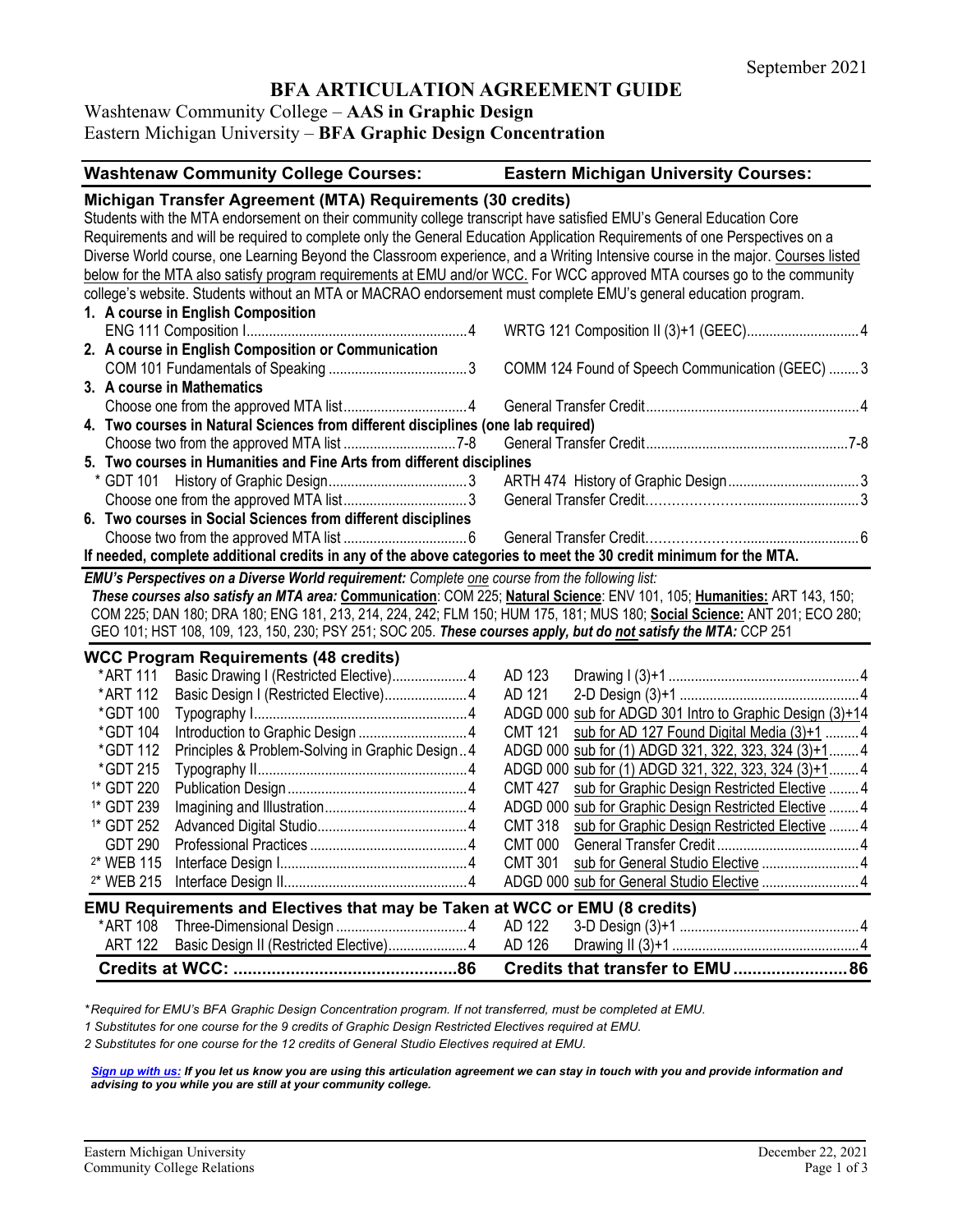## **BFA ARTICULATION AGREEMENT GUIDE**

Washtenaw Community College – **AAS in Graphic Design** Eastern Michigan University – **BFA Graphic Design Concentration**

## **Completion of the BFA Graphic Design Concentration**

### **Major Requirements (39 credits)**

## **Foundational Requirements (6 credits)**

| ARTH 165 Introduction to Contemporary Art 3 |  |
|---------------------------------------------|--|

### **Art History Requirements (12 credits)**

| ARTH 161 Survey of Non-Western Art3 |  |
|-------------------------------------|--|
|                                     |  |
|                                     |  |
|                                     |  |

### **Graphic Design Area of Concentration Requirements**

### **Graphic Design Core Requirements (6 credits)**

*Take two of the following courses in consultation with an advisor:* ADGD 321 Typographic Systems (3) ADGD 322 Image Making (3)

ADGD 323 Experimental Typography (3)

ADGD 324 Design Systems and Series (3)

### **General Studio Electives (6 credits)**

Six credit hours of studio electives taken in any media: 2D (AD2D), 3D (AD3D), Graphic Design (ADGD), Photography/New Media (ADPM), Animation and Gaming (AGAD) or general Art & Design studio (AD) at the 200-level and above.

#### **Capstone Studios (6 credits)**

| ADGD 401 Advanced Graphic Design Studio I3  |
|---------------------------------------------|
| ADGD 402 Advanced Graphic Design Studio II3 |

### **Capstone Seminar (3 credits)**

AD 400W Capstone .........................................................3

### **LBC Requirement**

Students must complete one Learning Beyond the Classroom course or noncredit experience offered by EMU. Consult your advisor for options.

#### *Notes: Students must pass mid –program portfolio review before taking ADGD 401.*

## **Sample Sequence for completing this program:**

*Courses may not be offered every semester. Schedule an appointment with the BFA faculty advisor to develop a plan of study.*

#### **Fall Semester (15 credits)**

| AD 300W F, W, prereq: see catalog 3    |  |
|----------------------------------------|--|
|                                        |  |
| ADGD 321 Typographic Systems (3)       |  |
| ADGD 322 Image Making (3)              |  |
| ADGD 323 Experimental Typography (3)   |  |
| ADGD 324 Design Systems and Series (3) |  |

#### **Winter Semester (12 credits)**

| ADGD 401 F, W, prereq; see catalog3 |  |
|-------------------------------------|--|
|                                     |  |

### **Fall Semester (12 credits)**

| ADGD 402 F, W, prereq: see catalog3 |  |
|-------------------------------------|--|
|                                     |  |
|                                     |  |